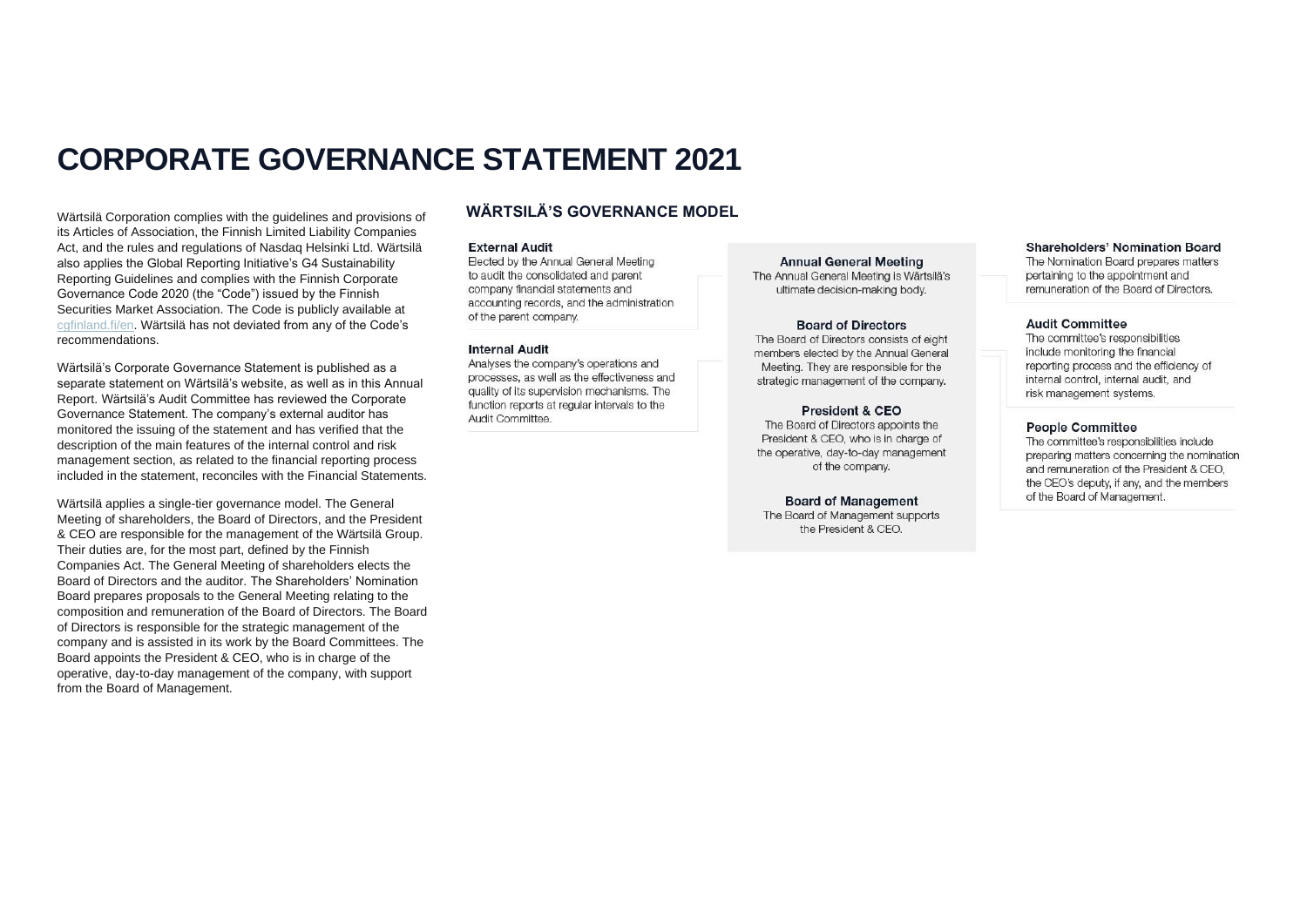# **ANNUAL GENERAL MEETING**

Wärtsilä's ultimate decision-making body is the General Meeting of shareholders. It resolves issues as defined for General Meetings in the Finnish Companies Act and the company's Articles of Association. The agenda items for the General Meeting of shareholders include the following:

- approving the financial statements
- deciding on the distribution of dividends
- discharging the company's Board of Directors and President & CEO from liability for the financial year
- electing the company's Board of Directors and auditor and deciding on their remuneration

A General Meeting of Wärtsilä Corporation is held at least once a year, at a time no later than the end of June. If needed, the company may also hold Extraordinary General Meetings. An invitation to the General Meeting is published on the company's website or in a minimum of two daily newspapers, which are commonly distributed in Finland, as decided by the Board of Directors. The invitation shall be published no earlier than two months and no later than three weeks prior to the General Meeting. It shall, however, be published at least nine days prior to the shareholders' record date. Wärtsilä also publishes the invitation to its General Meetings as a stock exchange release. The documents and draft resolutions to be submitted to the General Meeting can be found on Wärtsilä's website.

Shareholders have the right to add items falling within the competence of the Annual General Meeting to the meeting's agenda. The request must be submitted to the Board of Directors in writing sufficiently in advance of the meeting, so that the item can be added to the Notice of the General Meeting. Wärtsilä publishes on its website the date by which a shareholder must notify the company's Board of Directors of an issue that he or she demands to be addressed at the General Meeting. This information is given no later than by the end of the financial period preceding the General Meeting and includes the postal or email address to which the demand shall be sent. The demand is always deemed to have arrived in time, if the Board is notified of the demand no later than four weeks before the delivery of the Notice of the General Meeting.

All shareholders registered by the record date in the company's list of shareholders maintained by Euroclear Finland Ltd have the right to attend the Annual General Meeting. Each share entitles the holder to one vote. The Chair of the Board of Directors, the members of the Board of Directors, and the President & CEO are normally present at the General Meeting. The auditor-in-charge also attends the Annual General Meeting. Director candidates shall also be present at the General Meeting that decides upon their election.

## **ANNUAL GENERAL MEETING 2021**

Wärtsilä's Annual General Meeting was held on 4 March 2021, with shareholders having the possibility to follow the meeting via a video stream and to vote in advance. A total of 1,541 shareholders voted in advance, representing 341,416,489 votes.

The Annual General Meeting approved the financial statements, reviewed the Remuneration Policy and Remuneration Report 2020 for governing bodies, and discharged the members of the Board of Directors and the company's President & CEO from liability for the financial year 2020. The audit firm PricewaterhouseCoopers Oy was elected as the auditor of the company for the year 2021. The Meeting approved the Board of Directors' proposal to pay a dividend of EUR 0.20 per share in two instalments. The first instalment of EUR 0.10 per share was paid on 15 March 2021 and the second instalment of EUR 0.10 per share on 20 September 2021. The Board of Directors was authorised to resolve to repurchase a maximum of 57,000,000 of the company's own shares. In addition, the Board of Directors was authorised to resolve to issue a maximum of 57,000,000 shares in the company. The shares can be issued for consideration or without consideration. They can also be issued in deviation from the shareholders' preemptive rights by way of a directed issue, if there is a weighty financial reason for the Company to do so. Advance voting was held on matters on the agenda of the Annual General Meeting subject to voting. The detailed results of advance voting were recorded in the minutes of the meeting. The minutes of the meeting and other related documents can be found on Wärtsilä's website at [www.wartsila.com/agm.](http://www.wartsila.com/agm)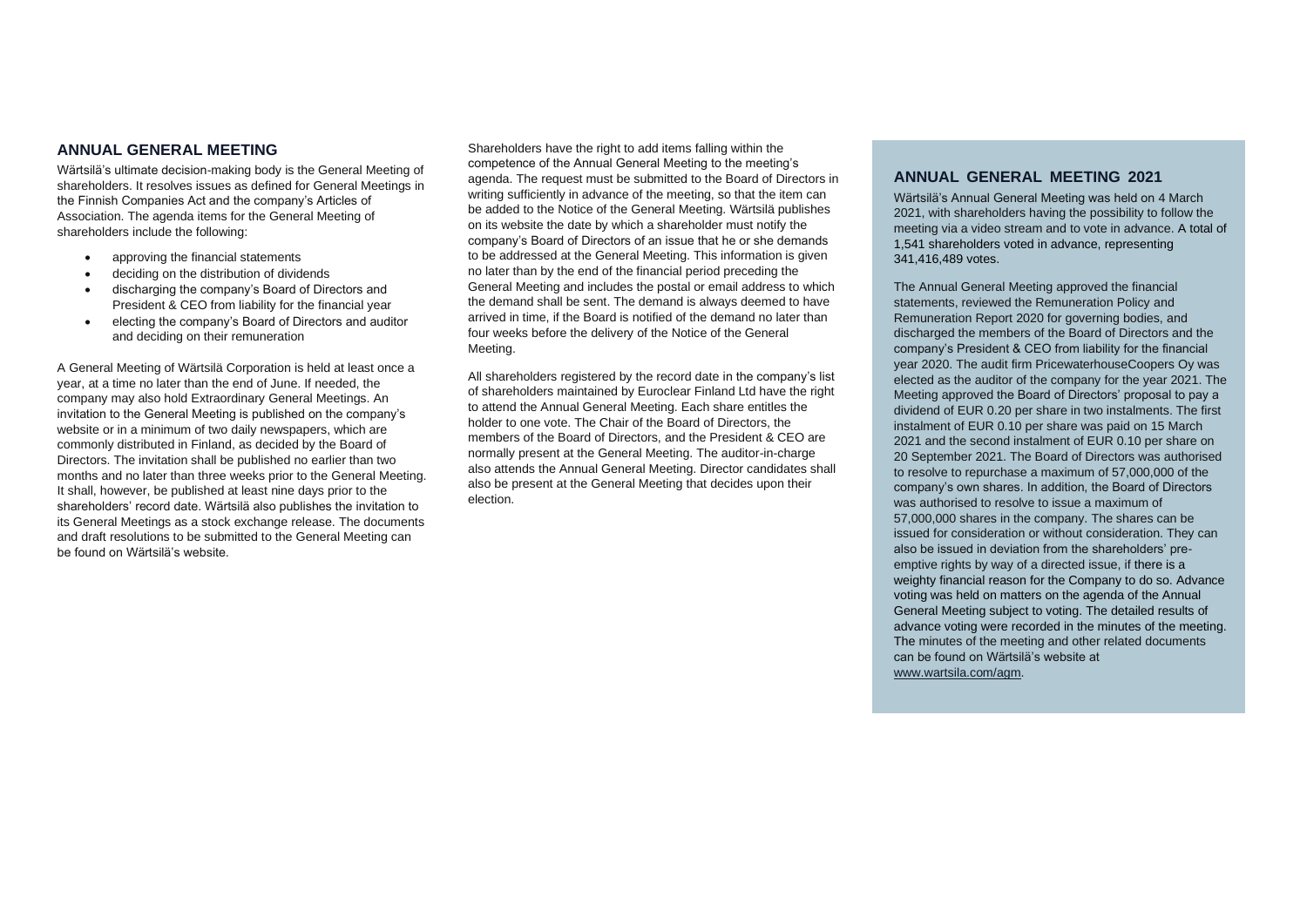# **SHAREHOLDER'S NOMINATION BOARD**

The Shareholders' Nomination Board prepares and presents to the General Meeting proposals relating to the composition and remuneration of the Board of Directors. In addition, the Nomination Board reviews and adjusts the diversity principles of the Board of Directors, as necessary, and does successor planning of the directors.

The Nomination Board consists of five members. Four representatives are nominated by the company's four largest shareholders, with the fifth member being the Chair of Wärtsilä's Board of Directors. The four largest shareholders are determined on the basis of the shareholders' register maintained by Euroclear Finland Ltd. as of 1 June preceding the Annual General Meeting of shareholders. In case a shareholder does not wish to use its appointment right, the right transfers to the next largest shareholder who would not otherwise have such right. The members are elected annually. Their term of office ends when the composition of the Nomination Board for the following period is determined.

The Shareholders' Nomination Board's proposal for the composition of the Board of Directors is included in the Notice of the General Meeting. The same applies to a proposal for the composition of the Board of Directors made by shareholders with at least 10% of the votes carried by the company shares, provided that the candidates have given their consent to the election, and the company has received information on the proposal sufficiently in advance as to be included in the Notice of the General Meeting. The candidates proposed after the disclosure of the Notice of the General Meeting shall be disclosed separately. Wärtsilä publishes the biographical details of the candidates for the Board on its website in connection with the publication of the Notice of the General Meeting.

## **Diversity principles**

For the Board of Directors to discharge its duties in the most effective manner, the Board must be highly qualified and sufficiently diverse. When preparing its proposal for the Board's composition, the Shareholders' Nomination Board considers the educational and professional background of the individual candidates, as well as their international experience, so that the composition of the Board represents a wide variety of competencies and qualifications. The Shareholders' Nomination Board also considers the candidates' age, as having different seniority levels in the Board is considered beneficial in terms of ensuring a mutually complementary experience.

With regards to gender, Wärtsilä's objective is to have a balanced representation of both genders in the Board. In December 2021, Wärtsilä had four female board members out of eight members in total.

The Shareholders' Nomination Board assesses the potential candidates, not only in terms of their individual qualifications and characteristics, but also in terms of their ability to effectively work together and jointly support and challenge the company management in a proactive and constructive way.

# **SHAREHOLDERS' NOMINATION BOARD 2021**

In June 2021, the following members were appointed to Wärtsilä's Shareholders' Nomination Board:

## **Petra Hedengran**

Born 1964, Masters of Law. General Counsel, Head of Corporate Governance, Investor AB, appointed by Invaw Invest AB.

## **Reima Rytsölä**

Born 1969, M.Soc.Sc., CEFA, AMP. Deputy CEO, Investments, Varma Mutual Pension Insurance Company.

## **Mikko Mursula**

Born 1966, M.Sc. (Econ.) Deputy CEO, Investments, Ilmarinen Mutual Pension Insurance Company.

## **Hanna Hiidenpalo**

Born 1966, M.Sc. (Econ.) Deputy CEO, Chief Investment Officer, Elo Mutual Pension Insurance Company.

## **Tom Johnstone CBE**

Born 1955, Master of Arts, Honorary Doctorate in Business Administration and Honorary Doctorate in Science. Chair of the Board of Directors of Wärtsilä Corporation.

The Nomination Board convened three times with an attendance rate of 100%.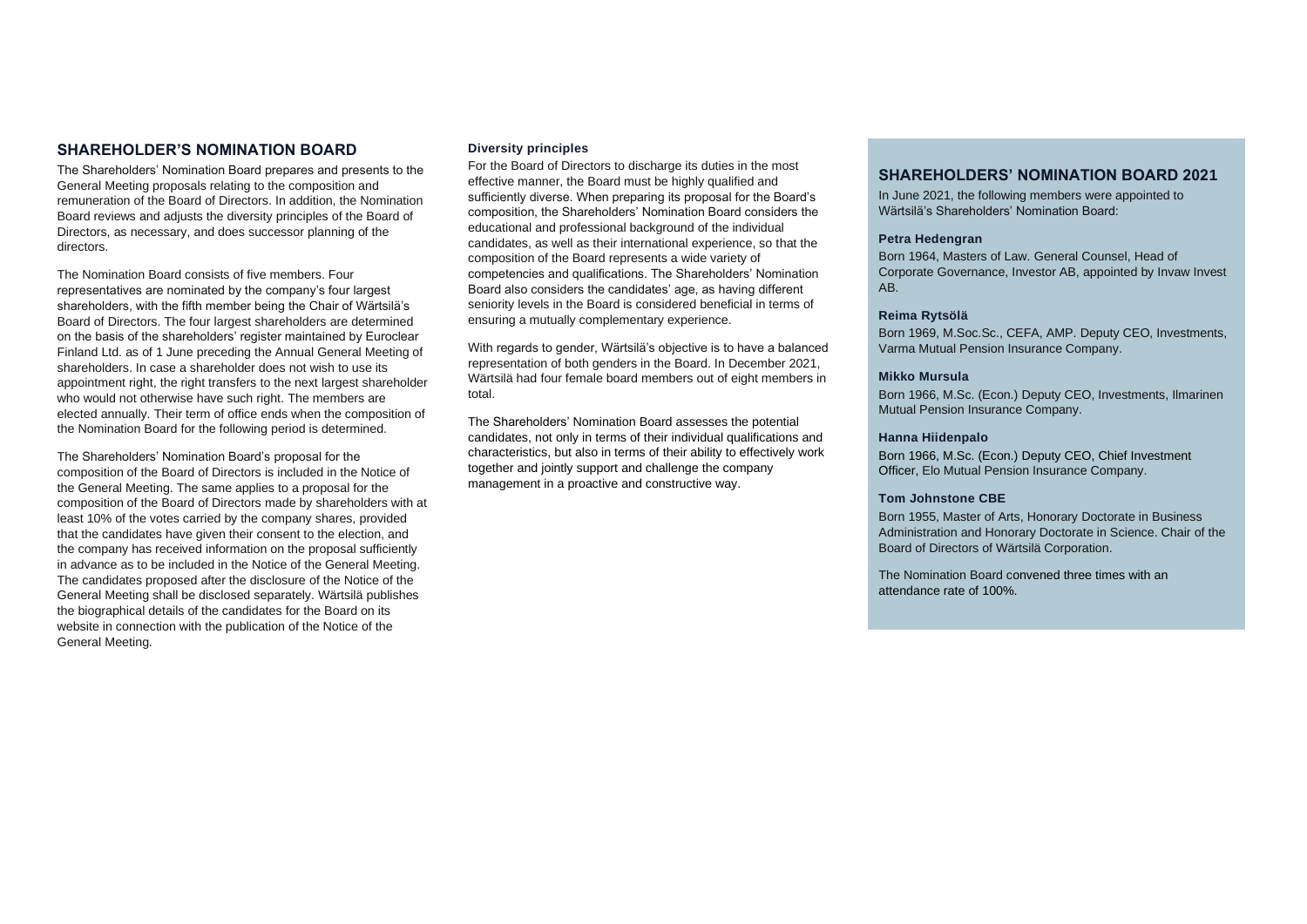# **BOARD OF DIRECTORS**

Responsibility for the management of the company and the proper organisation of its operations lies with the company's Board of Directors, which is composed of five to ten members. Board members serve for one year at a time and are elected by the General Meeting.

According to the Corporate Governance Code's recommendation 10, the majority of Board members shall be independent of the company, and at least two of the members representing this majority shall be independent of significant shareholders of the company. The Board evaluates the independence of its members annually and re-evaluates it as necessary.

The Board elects a chair and a deputy chair from among its members. The Board steers and supervises the company's operations and decides on policies, goals, and strategies of major importance. The principles applied by the Board to its regular work are set out in the Board Charter. The Board also approves the rules of procedure applied by the Board's committees setting out their main tasks and working principles. In addition to matters requiring its decision, the Board is given updates on the Group's operations, financial position, and risks at its meetings.

The Board conducts an annual self-evaluation of its operations and working methods. The purpose of this evaluation is to assess how the Board has executed its tasks during the year and to act as a basis for developing Board functions.

The Board of Directors convenes from eight to eleven times a year, following a pre-determined schedule. In addition to these meetings. the Board convenes as necessary. All board meetings are documented.

#### **Gender diversity**





**Nationality**



Applicable to the Board of Directors elected by the Annual General Meeting 2021

# **BOARD OF DIRECTORS IN 2021**

As of 4 March 2021, the Board comprised the following eight members: Ms Maarit Aarni-Sirviö, Ms Karen Bomba, Ms Karin Falk, Mr Johan Forssell, Mr Tom Johnstone (Chair), Mr Risto Murto (Deputy Chair), Mr Mats Rahmström, and Ms Tiina Tuomela.

All eight Board members were determined to be independent of the company. Six members were determined to be independent of significant shareholders. Mr Tom Johnstone was determined to be dependent of significant shareholders due to his position in the board of Investor AB. Mr Johan Forssell was determined to be dependent of significant shareholders due to his position as the President and CEO of Investor AB.

Until 4 March 2021, the Board comprised the following eight members: Ms Maarit Aarni-Sirviö, Ms Karen Bomba, Ms Karin Falk, Mr Johan Forssell, Mr Tom Johnstone (Chair), Mr Risto Murto, Mr Mats Rahmström, and Mr Markus Rauramo (Deputy Chair).

During 2021, Wärtsilä's Board of Directors held 10 meetings with an attendance rate of 100%. Major items on the agenda of the Board of Directors were the review of Wärtsilä's strategy and its implementation, its contribution to decarbonisation, as well as the financial development (e.g. growth, profitability and cash flow) of the company. The implications of the Covid-19 pandemic on the company's business operations and operating environment continued to be in focus. Other areas of importance included sustainability, technological developments, and the development of human resources and talent.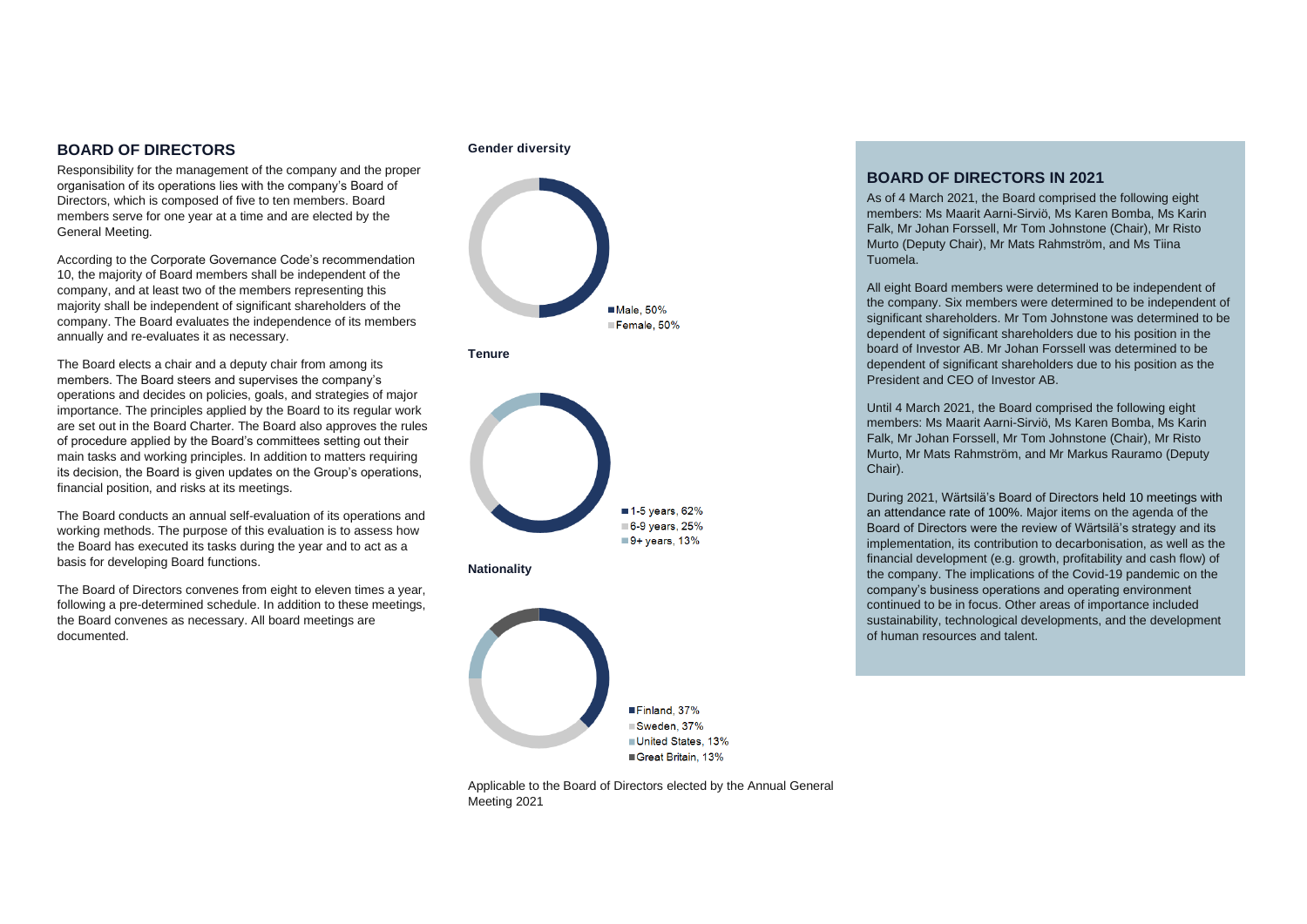#### **Board members' meeting participation in 2021**

|                                        | Number of meetings | % of meetings |
|----------------------------------------|--------------------|---------------|
| Tom Johnstone,<br>Chair                | 10/10              | 100           |
| Risto Murto,<br>Deputy Chair           | 10/10              | 100           |
| Maarit Aarni-Sirviö                    | 10/10              | 100           |
| Karen Bomba                            | 10/10              | 100           |
| Karin Falk                             | 10/10              | 100           |
| Johan Forssell                         | 10/10              | 100           |
| Mats Rahmstöm                          | 10/10              | 100           |
| Tiina Tuomela<br>(as of 4 March 2021)  | 8/8                | 100           |
| Markus Rauramo<br>(until 4 March 2021) | 7/7                | 100           |

#### **Responsibilities of the Board of Directors**

The Board considers all matters stipulated to be the responsibility of a board of directors by legislation, other regulations, and the company's Articles of Association. The most important of these are:

- the annual and interim financial statements
- matters to be put before the General Meetings of shareholders
- the appointment of the President & CEO, the Executive Vice Presidents, and the CEO's deputy, if any
- the organisation of financial supervision within the company

The Board is also responsible for considering any matters that are so far-reaching with respect to the area of the Group's operations that they cannot be considered to fall within the scope of the Group's day-to-day administration. Examples of such matters include:

approval of the long-term goals of the Group and its businesses, as well as the strategies to achieve them

- monitoring the developments, opportunities, and threats in the external environment, as well as their impact on goals and strategy
- approval of the annual business plan and target setting for the Group
- approval of risk management principles
- monitoring and assessing the performance of the President & CEO
- approval of the remuneration and pension benefits of the President & CEO, Executive Vice Presidents, and the CEO's deputy, if any
- approval of the corporate governance principles
- overseeing that the company complies with legal and regulatory requirements, its Code of Conduct, and other established values and ethical principles in its operations
- discussing and monitoring the research and product development plans of the company
- appointing the Board committees
- granting charitable donations
- approval of other matters that are strategically or financially important, such as significant investments, acquisitions, or divestments

#### **The Boards' committees**

The Board of Directors appoints annually an Audit Committee and a People Committee. It may also nominate other committees, if considered necessary in its constitutive meeting following the Annual General Meeting. The Board appoints the members of these committees and their chairs, taking into consideration the expertise and experience required for the duties of the committee. The Board also has the right to remove a member from a committee. The members of each committee are appointed for the same term of office as the Board itself. In addition to the committee members, other Board members may participate in committee meetings, if they so wish. The purpose of the Board's committees is to prepare matters to be put before the Board for its decision. The committees have no decision-making authority of their own.

#### **Audit Committee**

The Board of Directors appoints an Audit Committee to assist it in performing its supervisory duties. The Board appoints from among its members at least three members to the Committee. These members shall have the qualifications necessary to perform the responsibilities of the Audit Committee. The majority of the

members of the Audit Committee shall be independent of the company, and at least one member shall be independent of the company's significant shareholders.

The Board defines the duties of the Audit Committee in the charter confirmed for the Committee. The Audit Committee monitors the financial statement reporting process, as well as the efficiency of the internal control, internal audit, and risk management systems. Furthermore, the Committee reviews the description of the main features of the internal control and risk management systems pertaining to the financial reporting process, monitors the statutory audit of financial statements and consolidated financial statements, evaluates the independence of the statutory audit firm, and prepares the proposal for resolution on the election of the auditor. Other duties of the Audit Committee include reviewing the accounting principles of the company and approving any amendments to them, reviewing the interim and financial statements of the company and the reports prepared by the auditor for the Audit Committee, as well as evaluating the processes aimed at ensuring compliance with laws and regulations and monitoring the company's credit position and taxation. The Audit Committee also reviews the company's Corporate Governance Statements and reviews and resolves any special issues raised by the Board of Directors that fall within the competence of the Audit Committee.

The Chair of the Audit Committee convenes the Committee as required. The Chair reports to the Board of Directors on the Committee's meetings and proposals.

# **AUDIT COMMITTEE IN 2021**

Chair Tiina Tuomela, members Maarit Aarni-Sirviö and Risto Murto. All members are independent of the company and significant shareholders. The Audit Committee met five times in 2021 with an attendance rate of 100%.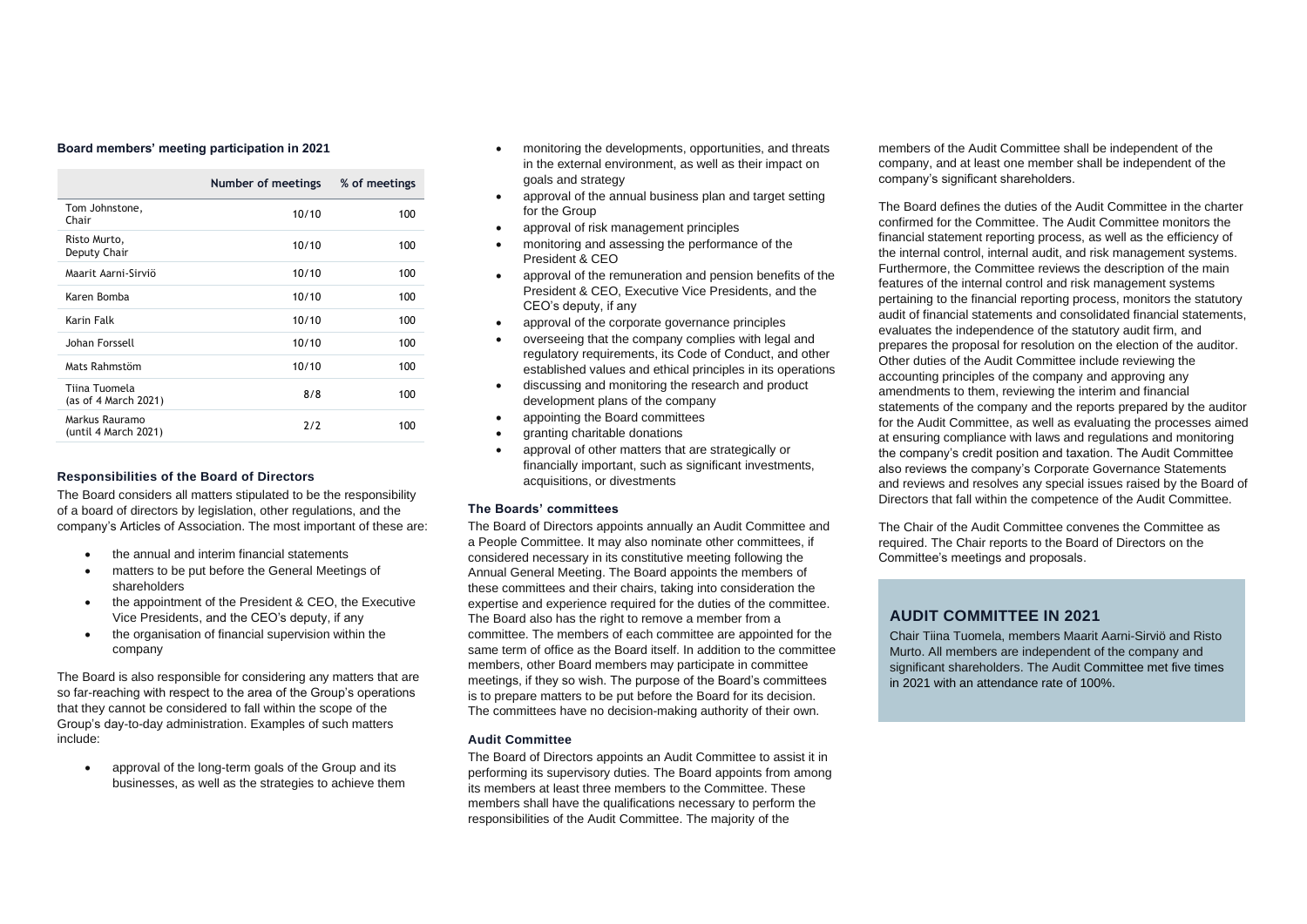#### **People Committee**

The Board appoints a People Committee to assist it in its work. The Board appoints at least three of its members to sit in the Committee. The majority of the members of the Committee shall be independent of the company.

The Board defines the duties of the People Committee in the charter confirmed for the Committee. The People Committee prepares for the Board of Directors, as necessary, matters concerning the appointment of the President & CEO, the CEO's deputy, if any, and other members of the Board of Management. The Committee prepares for the Board of Directors proposals concerning the remuneration principles, incentive schemes, and remuneration that apply to the President & CEO and the members of the Board of Management. Furthermore, the People Committee reviews the organisation's development needs and corporate culture alignment with strategy, monitors talent management processes and strategies, as well as reviews leadership development strategies and succession plans. External consultants used by the Committee are independent of the company and management.

The Chair of the People Committee convenes the Committee as required. The Chair reports to the Board of Directors on the Committee's meetings and proposals.

# **PEOPLE COMMITTEE IN 2021**

Chair Maarit Aarni-Sirviö, members Johan Forssell and Tom Johnstone. All members are independent of the company, and one is independent of significant shareholders. The People Committee met seven times in 2021 with an attendance rate of 100%.

#### **Board members' committee meeting participation in 2021**

|                                        | Audit<br>committee | People<br>committee |
|----------------------------------------|--------------------|---------------------|
| Tom Johnstone                          | $-1-$              | 7/7                 |
| <b>Risto Murto</b>                     | 5/5                | $-1$                |
| Maarit Aarni-Sirviö                    | 5/5                | 7/7                 |
| Karen Bomba                            | 1/1                | $-1-$               |
| <b>Karin Falk</b>                      | $-1$               | $-1$                |
| Johan Forssell                         | $-1$               | 7/7                 |
| Mats Rahmström                         | $-1-$              | $-1-$               |
| Tiina Tuomela<br>(as of 4 March 2021)  | 4/4                | $-1-$               |
| Markus Rauramo<br>(until 4 March 2021) | 1/1                | -7-                 |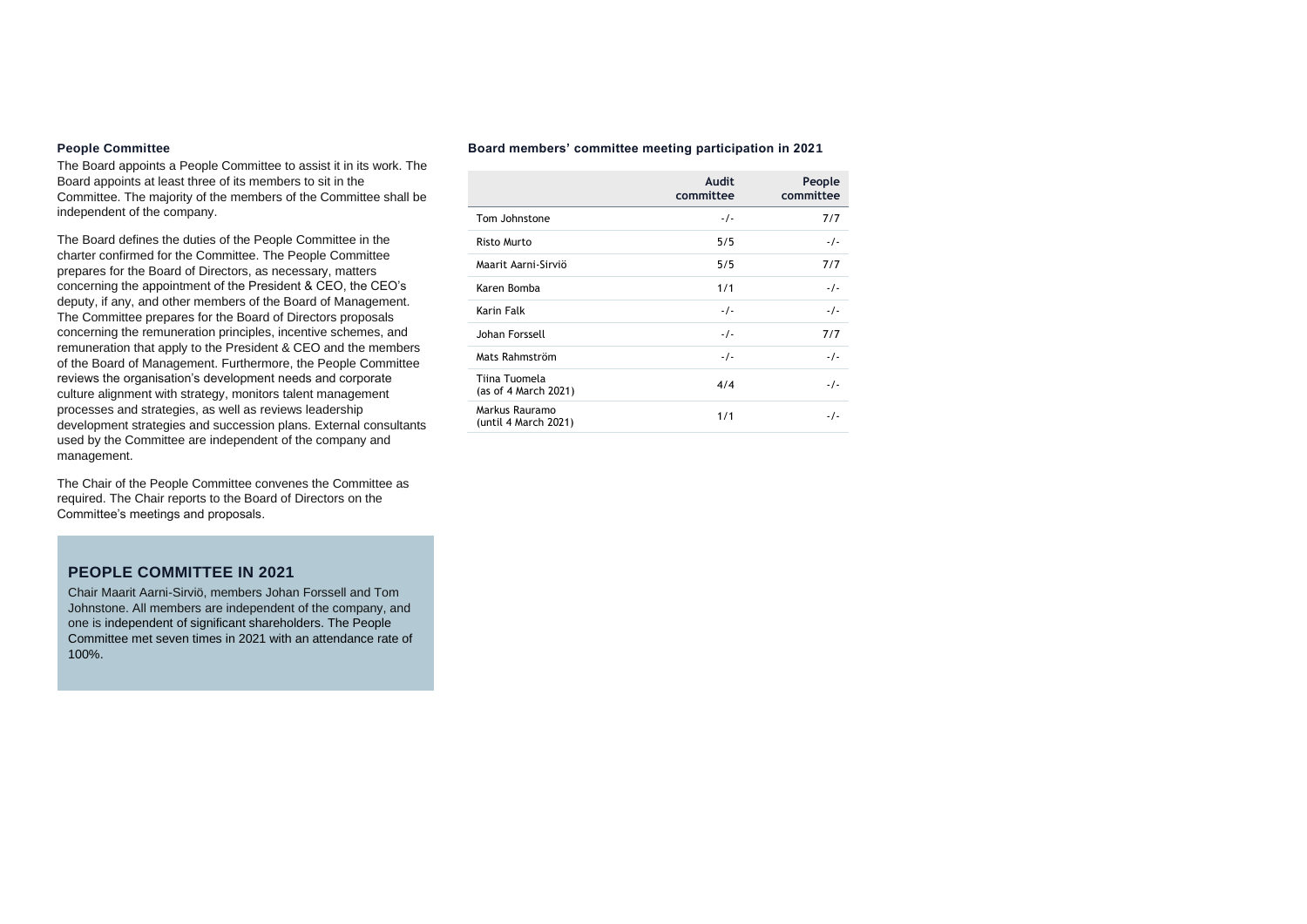## **Members of the Board of Directors**

|                                                                                                                                                                                                                                                                                                                                                              | <b>Primary working experience</b>                                                                                                                                                                                                                                                                                                                                                                    | Other positions of trust                                                                                                                                                                                                                                                                                                                                                                                                                                             | <b>Shares</b>                                                              |
|--------------------------------------------------------------------------------------------------------------------------------------------------------------------------------------------------------------------------------------------------------------------------------------------------------------------------------------------------------------|------------------------------------------------------------------------------------------------------------------------------------------------------------------------------------------------------------------------------------------------------------------------------------------------------------------------------------------------------------------------------------------------------|----------------------------------------------------------------------------------------------------------------------------------------------------------------------------------------------------------------------------------------------------------------------------------------------------------------------------------------------------------------------------------------------------------------------------------------------------------------------|----------------------------------------------------------------------------|
| <b>Tom Johnstone CBE</b><br>Independent of the company, dependent of significant<br>shareholders. Chair of the Board of Wärtsilä Corporation.<br>Born 1955, Master of Arts, Honorary Doctorate in Business<br>Administration and Honorary Doctorate in Science. Member<br>of the Board of Wärtsilä Corporation since 2015, Chair of<br>the Board since 2020. | • SKF Group, several management posts, of which the most recent<br>was President and CEO of AB SKF, 2003-2014                                                                                                                                                                                                                                                                                        | • British Swedish Chamber of Commerce, Chairman of<br>the Board<br>• Combient AB. Chairman of the Board<br>• Husqvarna AB, Chairman of the Board<br>• Collegial AB, Chairman of the Board<br>• Investor AB, Member of the Board<br>. Northvolt AB. Member of the Board<br>• Volvo Cars, Member of the Board                                                                                                                                                          | Holdings in Wärtsilä<br>Corporation on 31.12.2021:<br>25,289 shares        |
| <b>Risto Murto</b><br>Independent of the company and significant shareholders.<br>Born 1963, Ph.D. (Econ.). President & CEO of Varma<br>Mutual Pension Insurance Company. Member of the Board<br>of Wärtsilä Corporation since 2014, Deputy Chair of the<br>Board since 2021.                                                                                | • Varma, Executive Vice President, Investments, 2010-2013<br>• Varma, Chief Investment Officer, Investments, 2006-2010<br>• Opstock Ltd, Managing Director, 2000-2005<br>. Opstock Ltd, Head of Equities and Research, 1997-2000<br>• Erik Selin Ltd., Head of Research, 1993-1997                                                                                                                   | • e2 Research, Chairman of the Board<br>• Securities Market Association. Member of the Board<br>• The Finnish Pension Alliance TELA, I Deputy<br>Chairman<br>• Finance Finland (FFI), Member of the Board<br>• Sampo plc, Member of the Board                                                                                                                                                                                                                        | Holdings in Wärtsilä<br>Corporation on 31.12.2021:<br><b>19.101 shares</b> |
| <b>Maarit Aarni-Sirviö</b><br>Independent of the company and significant shareholders.<br>Born 1953, M.Sc. (Tech.), eMBA. Member of the Board of<br>Wärtsilä Corporation since 2007.                                                                                                                                                                         | · Directors' Institute Finland - Hallitusammattilaiset ry, Secretary<br>General, 2012-2019<br>• Boardview Oy, Managing Director, 2012-2019<br>. Mint of Finland Ltd., President and CEO, 2008-2010<br>• Borealis Group, several senior positions in 1994-2008 of which<br>the most recent Vice President BU Phenol, 2001-2008, and Vice<br>President BU Olefins, 1997-2001<br>• Neste Oyj, 1977-1994 | • Finland National Committee for UN Women,<br>Chairman of the Board<br>Relevant prior positions of trust<br>• Korona Invest, Senior Advisor, 2019-2021<br>· Directors' Institute Finland - Hallitusammattilaiset ry,<br>Member of the Board, 2011-2019<br>• ecoDa (The European Confederation of Directors'<br>Associations), Member of the Board, 2012-2019<br>• Berendsen plc, Member of the Board, 2014-2017<br>• Rautaruukki Oyj, Member of the Board, 2005-2012 | Holdings in Wärtsilä<br>Corporation on 31.12.2021:<br>41,300 shares        |

- Associations), Member of the Board, 2012-2019
- Berendsen plc, Member of the Board, 2014-2017
- Rautaruukki Oyj, Member of the Board, 2005-2012
- Ponsse Oyj, Member of the Board, 2007-2010
- Vattenfall AB, Member of the Board, 2004-2007
- 
- 
- 
- 
-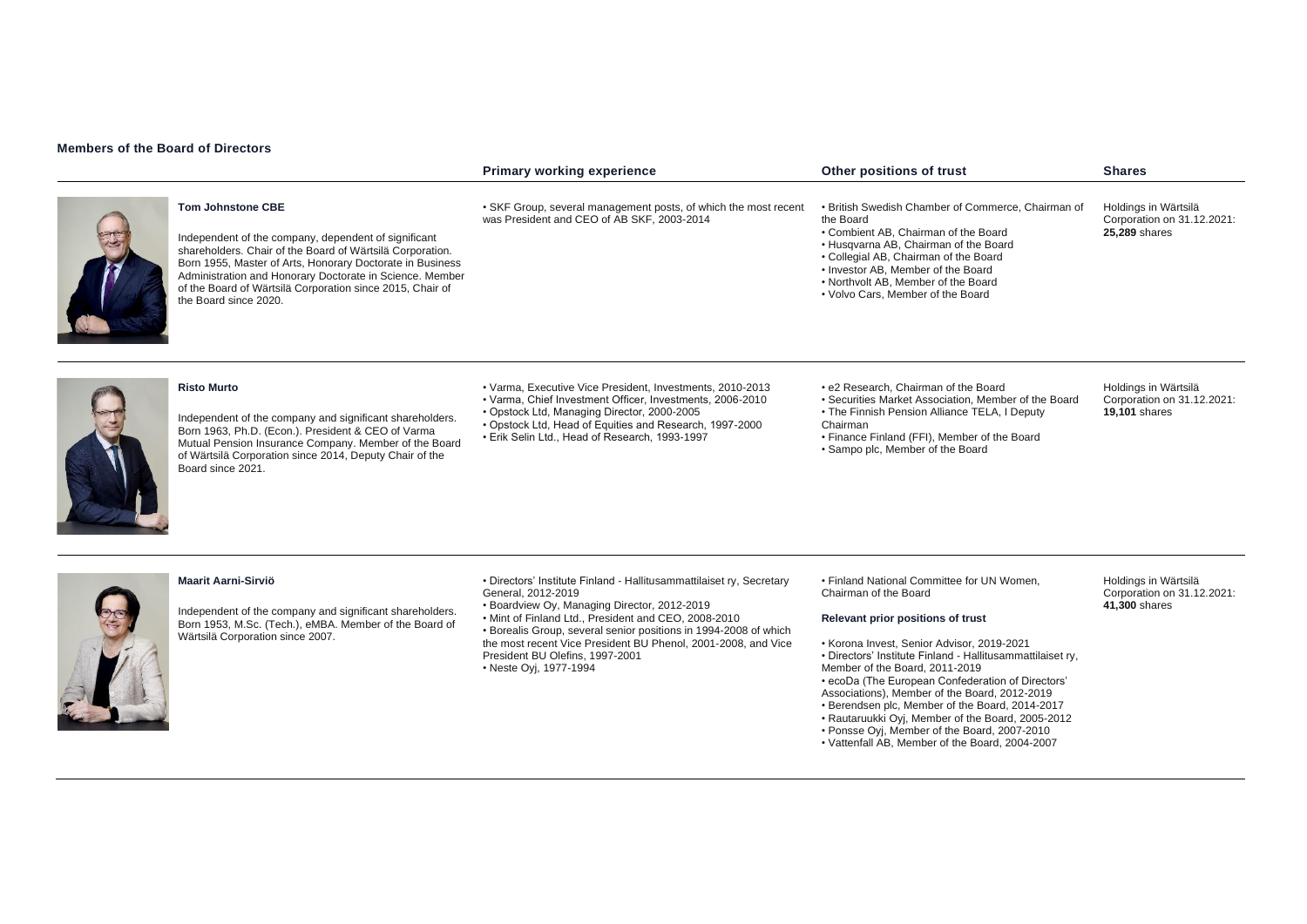|                                                                                                                                                                                                                      | <b>Primary working experience</b>                                                                                                                                                                                                                                                                                                                                                                                                                                                                                                                    | Other positions of trust                                                                                                                                                                                                                                               | <b>Shares</b>                                                              |
|----------------------------------------------------------------------------------------------------------------------------------------------------------------------------------------------------------------------|------------------------------------------------------------------------------------------------------------------------------------------------------------------------------------------------------------------------------------------------------------------------------------------------------------------------------------------------------------------------------------------------------------------------------------------------------------------------------------------------------------------------------------------------------|------------------------------------------------------------------------------------------------------------------------------------------------------------------------------------------------------------------------------------------------------------------------|----------------------------------------------------------------------------|
| Karen Bomba<br>Independent of the company and significant shareholders.<br>Born 1964, B.Sc. Mechanical Engineering. Member of the<br>Board of Wärtsilä Corporation since 2020.                                       | • President of Smiths Interconnect. 2017-2020<br>• Morpho Detection, Inc., President & CEO, 2013-2017<br>• Labinal SA, Chairman and CEO, 2010-2013<br>• Zoltek Companies, Inc., Chief Operating Officer, 2008-2010<br>• Messier-Bugatti USA LLC, Chairman and CEO, 2004-2008<br>• Messier-Bugatti USA LLC, Executive Vice President and General<br>Manager, 2000-2004<br>• Hitco Carbon Composites, Inc., Business Line Manager and<br>Focused Factory Manager, 1993-2000<br>• Northrop Corporation, Manufacturing Engineering Manager,<br>1986-1993 | Relevant prior positions of trust<br>• European Chamber of Commerce, Member of the<br>Board, 2007-2008<br>• Tri-County Economic Development Corporation,<br>Member of the Board, 2007-2008<br>• French American Chamber of Commerce, Member of<br>the Board, 2005-2006 | Holdings in Wärtsilä<br>Corporation on 31.12.2021:<br><b>6,797 shares</b>  |
| <b>Karin Falk</b><br>Independent of the company and significant shareholders.<br>Born 1965, B.Sc. (Econ.). President, Husqvarna<br>Construction Division. Member of the Board of Wärtsilä<br>Corporation since 2017. | • Volvo Group, Senior Vice President, Volvo Trucks Services &<br>Customer Quality, 2016-2020<br>• Volvo Group, Executive Vice President, Corporate Strategy &<br>Brand Portfolio, 2012-2016<br>• Volvo Group, President, Non-Automotive Purchasing, 2008-2012<br>• Volvo Car Corporation, Vice President, Volvo Car Customer<br>Service, 2006-2008<br>• Volvo Car Corporation, President, Volvo Car Special Vehicles,<br>2001-2006<br>• Volvo Cars and Volvo Group, various positions, 1988-2001                                                     |                                                                                                                                                                                                                                                                        | Holdings in Wärtsilä<br>Corporation on 31.12.2021:<br><b>11,870 shares</b> |

# **Johan Forssell**



**READERS** 

Independent of the company, dependent of significant shareholders. Born 1971, M.Sc. (Economics and Business Administration). President & CEO of Investor AB. Member of the Board of Wärtsilä Corporation since 2017.

• Investor AB, Head of Core Investments and Member of the Management Group, 2006-2015

- Aleris AB, Project Director, 2014
- Investor AB, Head of Research, 2003-2006
- Investor AB, Head of Capital Goods and Healthcare sector, 2001-2003
- Investor AB, Head of Capital Goods sector and Analyst, 1995- 1999
- Atlas Copco, Member of the Board
- Confederation of Swedish Enterprise, Member of the Board
- Epiroc AB, Member of the Board
- EQT AB, Member of the Board
- Patricia Industries, Member of the Board
- Stockholm School of Economics, Member of the
- Board

Holdings in Wärtsilä Corporation on 31.12.2021: **11,870** shares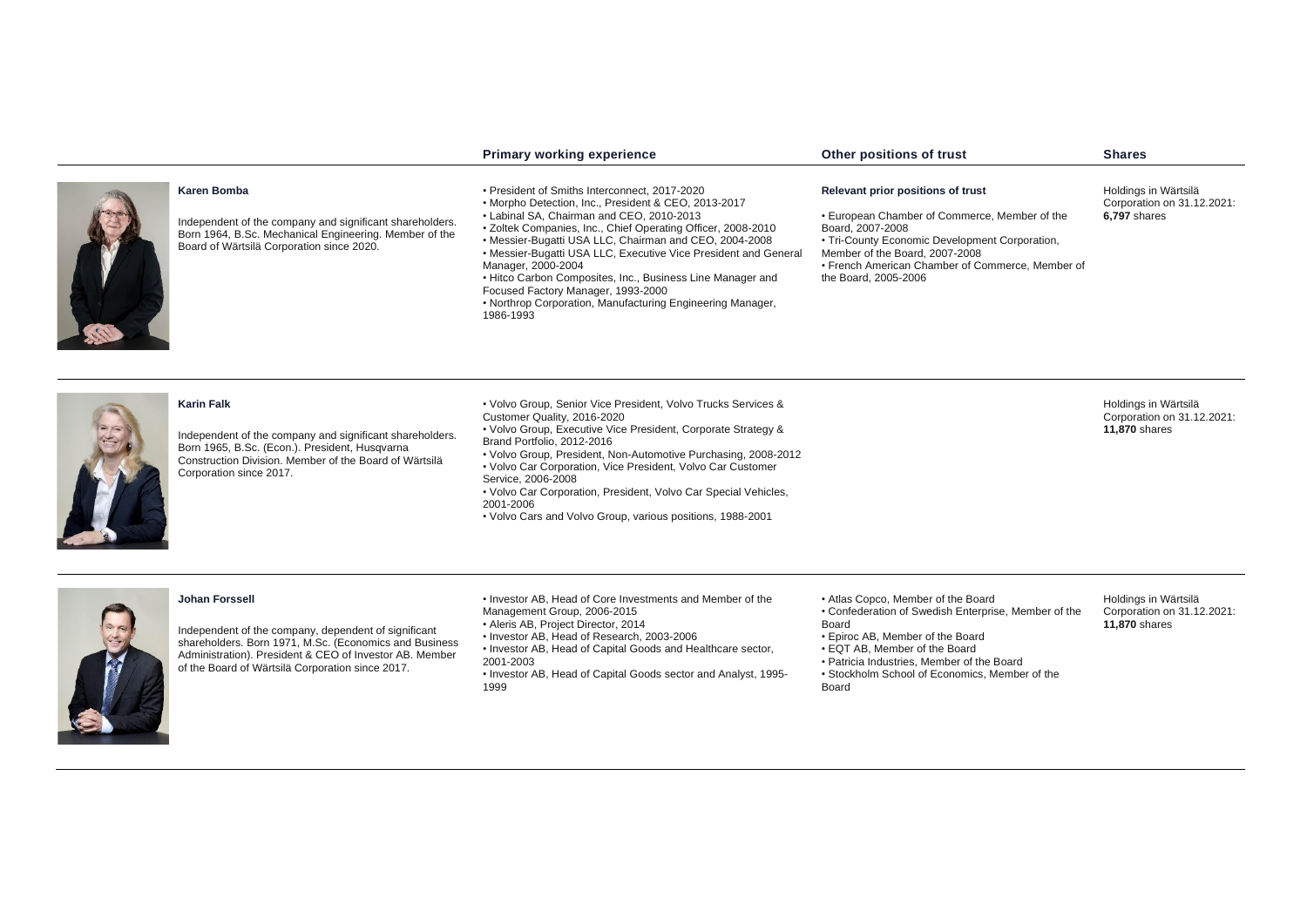|                                                                                                                                                                                                    | <b>Primary working experience</b>                                                                                                                                                                                                                                                                                                                                 | Other positions of trust                                                                                                                                                                                                                                                                                                                                                                                                                                         | <b>Shares</b>                                                              |
|----------------------------------------------------------------------------------------------------------------------------------------------------------------------------------------------------|-------------------------------------------------------------------------------------------------------------------------------------------------------------------------------------------------------------------------------------------------------------------------------------------------------------------------------------------------------------------|------------------------------------------------------------------------------------------------------------------------------------------------------------------------------------------------------------------------------------------------------------------------------------------------------------------------------------------------------------------------------------------------------------------------------------------------------------------|----------------------------------------------------------------------------|
| <b>Mats Rahmström</b><br>Independent of the company and significant shareholders.<br>Born 1965, MBA. President & CEO of Atlas Copco AB.<br>Member of the Board of Wärtsilä Corporation since 2020. | • Atlas Copco AB, Business Area President, Industrial Technique,<br>2008-2017<br>• Atlas Copco AB, President, Atlas Copco Tools and Assembly<br>Systems General Industry division within Industrial Technique,<br>2006-2008<br>• Atlas Copco AB, various positions in sales, service, marketing,<br>and general management within Industrial Technique, 1988-2006 | • The Association of Swedish Engineering Industries,<br>Member of the Board<br>• Piab AB, Member of the Board<br>• The Royal Swedish Academy of Engineering<br>Sciences, Member                                                                                                                                                                                                                                                                                  | Holdings in Wärtsilä<br>Corporation on 31.12.2021:<br><b>30,297 shares</b> |
| <b>Tiina Tuomela</b><br>Independent of the company and significant shareholders.<br>CFO, Uniper SE. Born 1966, MBA, M.Sc (Engineering).<br>Member of the Board of Wärtsilä Corporation since 2021. | • Fortum Corporation, Executive Vice President, Generation<br>Division, 2016-2021<br>• Fortum Corporation, Executive Vice President, Nuclear and<br>Thermal Power Division, 2014-2016<br>• Fortum Corporation, various positions in finance, 2003-2014<br>• Imatran Voima Oy, various positions in finance, 1991-2003                                             | • YIT Corporation, Member of the Board<br>• Teollisuuden Voima Oyj, Member of the Board<br>Relevant prior positions of trust<br>• Uniper SE, Member of the Supervisory Board, 2020-<br>2021<br>• Finnish Energy, Member of the Board, 2018-2021<br>• Kemijoki Oy, Chairman of the Board, 2017-2021<br>• Forsmark Kraftgrupp AB, Member of the Board,<br>2014-2016<br>• Ekokem Oy, Member of the Board, 2014-2016<br>• Raskone Oy, Member of the Board, 2013-2015 | Holdings in Wärtsilä<br>Corporation on 31.12.2021:<br><b>2.581 shares</b>  |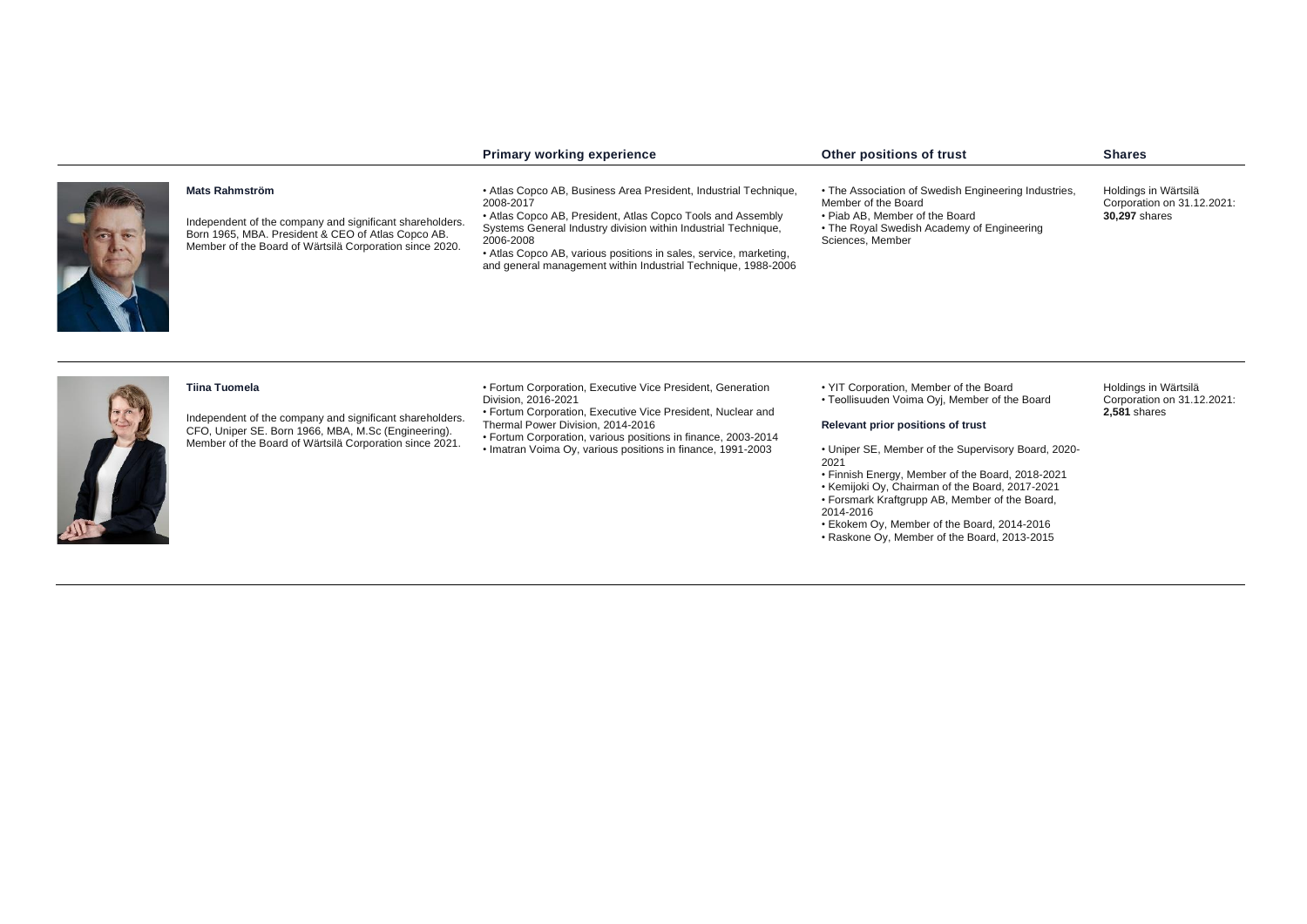## **GROUP MANAGEMENT**

#### **The President & CEO**

The Board of Directors appoints a President for the Group, who is also its Chief Executive Officer. The President & CEO is in charge of the day-to-day management of the company and its administration in accordance with the company's Articles of Association, the Finnish Companies Act, and the instructions of the Board of Directors, and is assisted in this work by the Board of Management. The President & CEO's service terms and conditions are specified in writing in the service contract.

Mr Håkan Agnevall assumed the role of President and CEO on 1 February 2021. Prior to that, the President & CEO of the company was Mr Jaakko Eskola.

#### **Board of Management**

Wärtsilä's Board of Management comprises nine members: the President & CEO, the Chief Financial Officer, the Executive Vice Presidents of the businesses Wärtsilä Energy, Wärtsilä Marine Power, Wärtsilä Marine Systems, and Wärtsilä Voyage, as well as the Executive Vice Presidents heading the Communications, Branding & Marketing; Corporate Relations & Legal Affairs; and Human Resources functions. The members of the Board of Management are appointed by the company's Board of Directors, which also approves their remuneration and other terms of employment.

The Board of Management is chaired by the President & CEO. It considers strategic issues related to the Group and its businesses, as well as investments, product policy, and the Group's structure and corporate steering systems. It also supervises the company's operations.

The Chief Financial Officer's main areas of responsibility include group accounting and control, treasury (including project and customer financing), taxation, process development, corporate planning, and investor relations. The Executive Vice Presidents of the businesses are each responsible for the sales volumes and profitability of their respective global business, deploying the capabilities of the Group's worldwide subsidiaries. The main areas of responsibility of the Executive Vice President, Corporate Relations & Legal Affairs are corporate relations and legal affairs, intellectual asset management and sustainability, environmental and occupational health and safety, as well as security, including

cyber security. The Executive Vice President, Human Resources is responsible for people related processes. The main areas of responsibility of the Executive Vice President, Communications, Branding & Marketing are external and internal communications, as well as branding and marketing. Information on the members of the Board of Management and their areas of responsibility and holdings can be found in the Board of Management CVs.

# **THE BOARD OF MANAGEMENT IN 2021**

The Board of Management met 12 times during 2021. Major items on the agenda of the Board of Management were the strategic framework of the group, business strategies and their implementation plans, as well as the sustainability strategy and decarbonisation targets. The Board of Management also focused on market development, financial performance, regulatory environment, and technology development. Considering the substantial impact of Covid-19 on Wärtsilä globally, managing business continuity, and the protection of the health and safety of the company's own personnel and the personnel of its stakeholders were key priorities. Furthermore, other areas of importance included risk management, order intake and production capacity, as well as supplier and other stakeholder relationships.

#### **Corporate management**

The company's corporate management consists of, in addition to the Board of Management, the directors in charge of corporate functions. These functions include financial controlling, corporate legal affairs, group treasury, compliance, information management, brand management, corporate internal audit, corporate relations and sustainability, and investor relations.

#### **Business management teams**

Each business head is supported by a business management team. The business management teams comprise the heads of business units and business lines, as well as business specific support function heads. They are responsible for executing the respective business strategies and for ensuring that the business' performance is in line with agreed targets.

## **Managing Directors of subsidiaries**

The Managing Directors of the Group's subsidiaries are responsible for ensuring that local resources are correctly dimensioned to meet the needs of the businesses, and that the development needs of the subsidiary's personnel are met. The Managing Directors are also responsible for ensuring that the subsidiary's operations fulfil the requirements stipulated in the Group processes, including the quality system, that these operations comply with the respective country's legal requirements and with good business practices, and that communication within the subsidiary is conducted in accordance with the targets of the Group.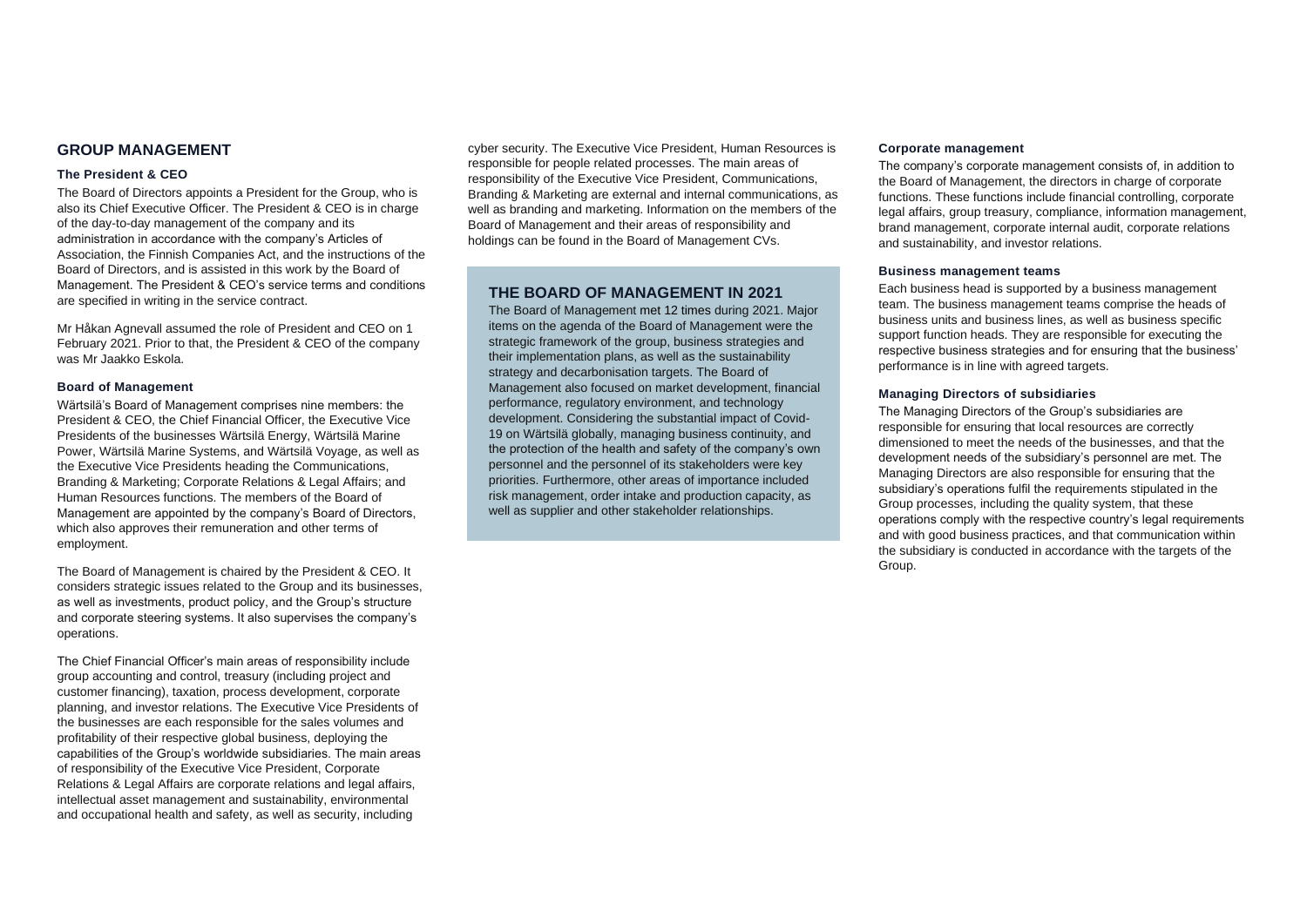## **Members of the Board of Management**

|                                                                                                                                                 | <b>Primary working experience</b>                                                                                                                                                                                                                                                                                                                                                                                                                                                                                                                                                                         | <b>Positions of trust</b>                                  | <b>Shares</b>                                                             |
|-------------------------------------------------------------------------------------------------------------------------------------------------|-----------------------------------------------------------------------------------------------------------------------------------------------------------------------------------------------------------------------------------------------------------------------------------------------------------------------------------------------------------------------------------------------------------------------------------------------------------------------------------------------------------------------------------------------------------------------------------------------------------|------------------------------------------------------------|---------------------------------------------------------------------------|
| Håkan Agnevall<br>President & CEO of Wärtsilä Corporation since February<br>2021. Born 1966, M.Sc. (Tech.), MBA. Joined the company<br>in 2021. | • Volvo Bus Corporation, President, 2013-2020<br>• Bombardier Transportation, Vice President, 2010-2013<br>• ABB Robotics, Senior Vice President, 2007-2009<br>• ABB High Voltage Cables, Vice President, 2003-2006                                                                                                                                                                                                                                                                                                                                                                                       | • Technology Industries of Finland, Member of the<br>Board | Holdings in Wärtsilä<br>Corporation on 31.12.2021:<br>55,000 shares       |
| <b>Arjen Berends</b><br>Executive Vice President and Chief Financial Officer since<br>2018. Born 1968, MBA. Joined the company in 1988.         | • Wärtsilä Corporation, Vice President, Finance & Business Control,<br>Marine Solutions, 2012-2018<br>• Wärtsilä Corporation, Vice President, Finance & Business Control,<br>Wärtsilä Industrial Operations, 2010-2012<br>· Wärtsilä Corporation, Finance Director, Wärtsilä Industrial<br>Operations, 2007-2010<br>• Finance Director, Propulsor Business and Finance Director,<br>Wärtsilä Propulsion Netherlands B.V., 2002-2007<br>• Controller Marine / Manufacturing and Finance Director, Wärtsilä<br>Norway AS, 1998-2002<br>· Wärtsilä Netherlands B.V., various controller positions, 1988-1998 |                                                            | Holdings in Wärtsilä<br>Corporation on 31.12.2021:<br><b>1,500 shares</b> |



#### **Alid Dettke**

Executive Vice President, Human Resources from 2019 until 31 December 2021. Born 1981, Double-degree BA (Hons) European Business. Joined the company in 2017. • Wärtsilä Corporation, Vice President, Open Innovation, 2018- 2019 • Wärtsilä Corporation, Vice President, Digital Innovation, 2017- 2018 • Accenture Interactive, Senior Manager, Digital, Accenture Singapore, 2012-2017 • Accenture Interactive, Manager, Digital, Accenture Singapore, 2010-2012 • Accenture Interactive, Consultant, Digital, Accenture Singapore, 2007-2010 • Research International Asia, Senior Research Executive, 2005- 2006 • BASF, Management Trainee, Regional e-Commerce Solutions, BASF South East Asia, 2004

Holdings in Wärtsilä Corporation on 31.12.2021: **no shares**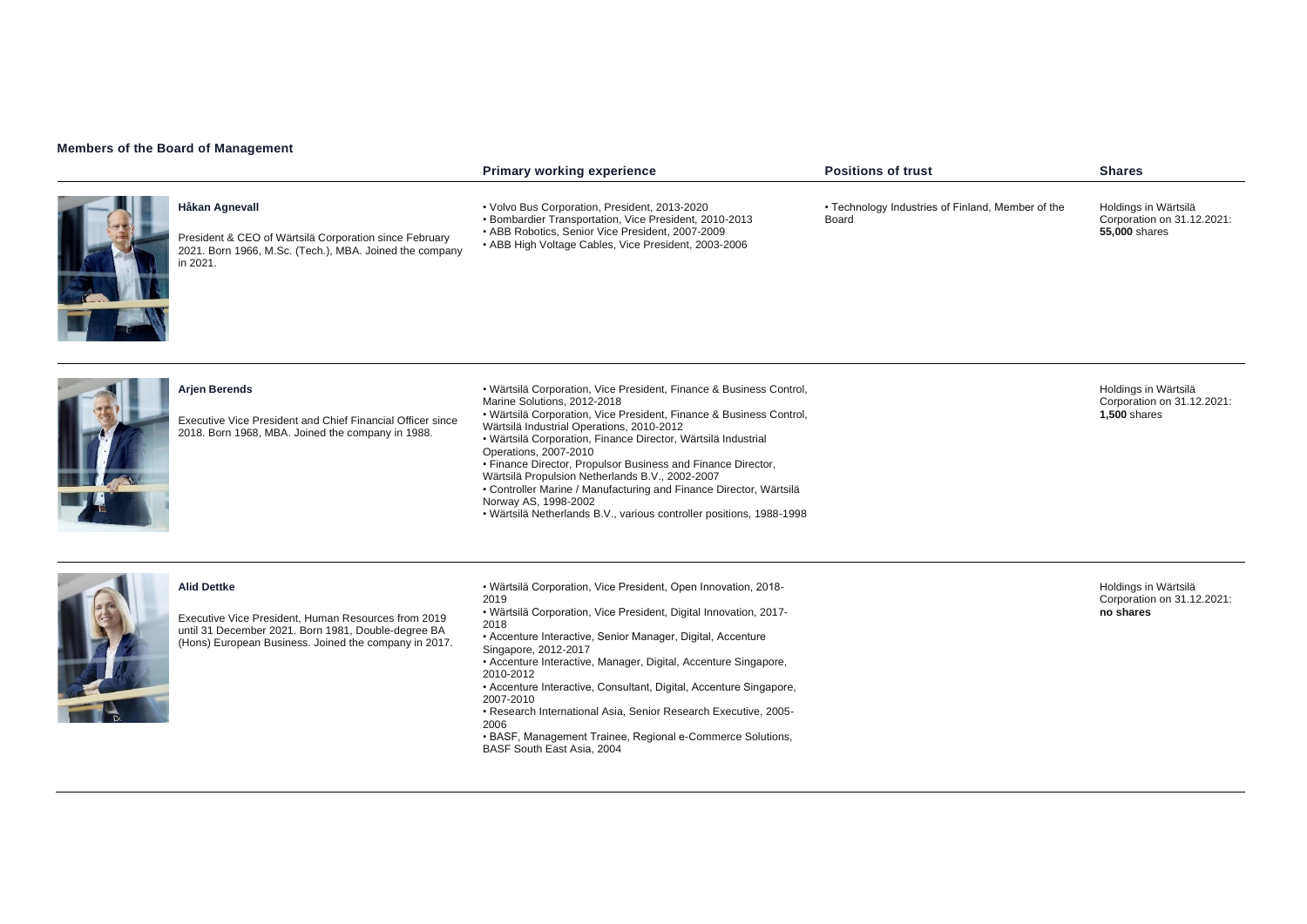|                                                                                                                                                                                                               | Primary working experience                                                                                                                                                                                                                                                                                                                                                                                                                                                                                                                                          | <b>Positions of trust</b>                                                                                                                                                                                                                                                                                                                                                                                                                                                                                                                                                                                                          | <b>Shares</b>                                                              |
|---------------------------------------------------------------------------------------------------------------------------------------------------------------------------------------------------------------|---------------------------------------------------------------------------------------------------------------------------------------------------------------------------------------------------------------------------------------------------------------------------------------------------------------------------------------------------------------------------------------------------------------------------------------------------------------------------------------------------------------------------------------------------------------------|------------------------------------------------------------------------------------------------------------------------------------------------------------------------------------------------------------------------------------------------------------------------------------------------------------------------------------------------------------------------------------------------------------------------------------------------------------------------------------------------------------------------------------------------------------------------------------------------------------------------------------|----------------------------------------------------------------------------|
| Sean Fernback<br>President, Wärtsilä Voyage and Executive Vice President<br>since 2020. Born 1963, Dipl. Electronics Engineering.<br>Joined the company in 2020.                                              | • Navico, Chief Technology Officer, 2018-2019<br>• C-MAP, Chief Executive Officer, 2016-2018<br>• HERE Technologies (formerly a Nokia company), President,<br>2014-2016<br>• TomTom International, Senior Vice President Engineering, 2006-<br>2014                                                                                                                                                                                                                                                                                                                 | • Orca Technologies AS, Chairman of the Board<br>• AND Publishing BV, Member of the Supervisory<br>Board<br>• Mapcode Foundation, Member of the Board                                                                                                                                                                                                                                                                                                                                                                                                                                                                              | Holdings in Wärtsilä<br>Corporation on 31.12.2021:<br>no shares            |
| Tamara de Gruyter<br>President, Wärtsilä Marine Systems, Executive Vice<br>President, and Head of Portfolio Business since 2020. Born<br>1972, B.Sc. Shipbuilding Engineering. Joined the company<br>in 1998. | • Wärtsilä Corporation, Chief Transformation Officer and Head of<br>Portfolio Business, 2019-2020<br>• Wärtsilä Corporation, Vice President, Marine Business Europe &<br>Africa, 2019<br>• Wärtsilä Corporation, Vice President, Services North Europe,<br>2017-2018<br>• Wärtsilä Corporation, Vice President, Propulsion System<br>Services, 2015-2018<br>• Wärtsilä Qiyao Diesel Company, Managing Director, 2014-2016<br>• Wärtsilä Pumps Pte Ltd, Managing Director, 2013-2014<br>• Wärtsilä CME Zhenjiang Propeller Co. Ltd., Managing Director,<br>2009-2013 | • Combient AB, Member of the Board                                                                                                                                                                                                                                                                                                                                                                                                                                                                                                                                                                                                 | Holdings in Wärtsilä<br>Corporation on 31.12.2021:<br>no shares            |
| Kari Hietanen<br>Executive Vice President, Corporate Relations and Legal<br>Affairs since 2012. Born 1963, LL.M. Joined the company in<br>1989.                                                               | • Wärtsilä Corporation, Executive Vice President, Human<br>Resources and Legal Affairs, 2002-2011<br>• Wärtsilä Corporation, Power Divisions, Group General Counsel,<br>2000-2002<br>· Wärtsilä Diesel Group, General Counsel, 1994-1999<br>• Metra Corporation and Wärtsilä Diesel Group, Legal Counsel,<br>1989-1994                                                                                                                                                                                                                                              | • European Engine Power Plants Association,<br><b>EUGINE, Vice President</b><br>• German-Finnish Chamber of Commerce, Member<br>of the Board<br>• Finnish-Russian Intergovernmental Economic<br>Commission, II Deputy Chairman<br>• Finnish-Korean Trade Association, Member of the<br>Board<br>• East Office of Finnish Industries Ltd, Member of<br>the Board<br>• Confederation of Finnish Industries (EK), Member<br>of the Trade Policy Committee<br>• International Trade Committee, Finland Chamber<br>of Commerce / ICC Advisory Board, ICC Finland,<br>Member<br>• Industrial Forum of the European Commission,<br>Member | Holdings in Wärtsilä<br>Corporation on 31.12.2021:<br><b>17,333 shares</b> |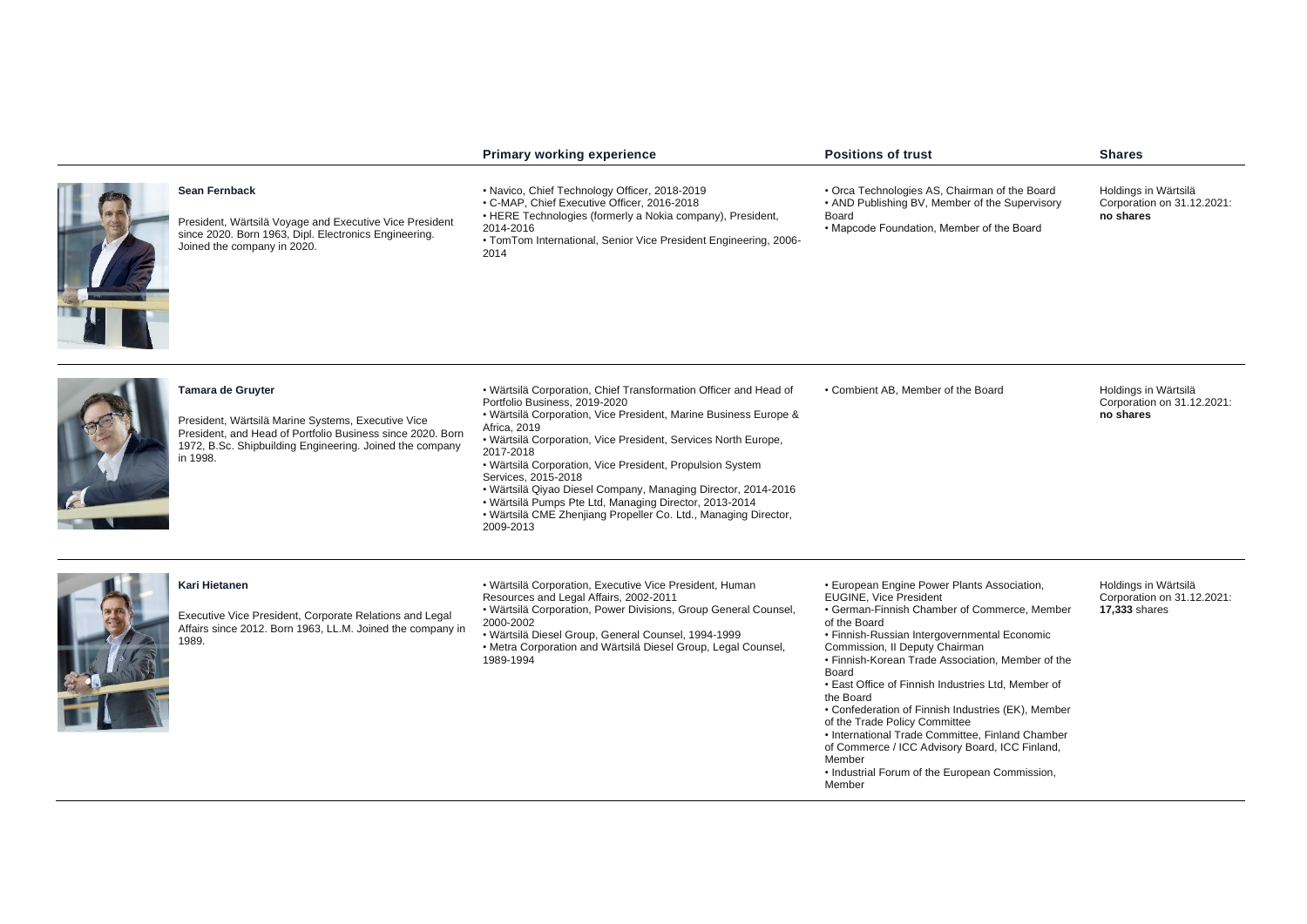|                                                                                                                                                                     | <b>Primary working experience</b>                                                                                                                                                                                                                                                                                                                                                                                                                                                                                                                                                                                                                                                                                                                                                                                                         | <b>Positions of trust</b>                                                                         | <b>Shares</b>                                                              |
|---------------------------------------------------------------------------------------------------------------------------------------------------------------------|-------------------------------------------------------------------------------------------------------------------------------------------------------------------------------------------------------------------------------------------------------------------------------------------------------------------------------------------------------------------------------------------------------------------------------------------------------------------------------------------------------------------------------------------------------------------------------------------------------------------------------------------------------------------------------------------------------------------------------------------------------------------------------------------------------------------------------------------|---------------------------------------------------------------------------------------------------|----------------------------------------------------------------------------|
| Roger Holm<br>President, Wärtsilä Marine Power and Executive Vice<br>President since 2020. Born 1972, M.Sc. (Econ.). Joined the<br>company in 1997.                 | • Wärtsilä Corporation, President, Marine Business and Executive<br>Vice President, 2019-2020<br>• Wärtsilä Corporation, President, Marine Solutions and Executive<br>Vice President, 2015-2019<br>• Wärtsilä Corporation, Senior Vice President, Engines, 2013-2015<br>• Wärtsilä Corporation, Vice President, Seals & Bearings, 2011-<br>2013<br>• Wärtsilä Corporation, Vice President, Solutions Management,<br>Services, 2010-2011<br>• Wärtsilä Corporation, Vice President, Business Development,<br>Services, 2008-2010<br>· Wärtsilä Corporation, Chief Information Officer, 2006-2008<br>• Wärtsilä Corporation, Program Director, Global ERP Program,<br>2002-2006<br>• Wärtsilä Corporation, Corporate Controller, 2001-2002<br>. Wärtsilä Finland Oy and Wärtsilä NSD Finland Oy, various<br>managerial positions, 1997-2001 | • Hanken School of Economics, Member of the<br>Board                                              | Holdings in Wärtsilä<br>Corporation on 31.12.2021:<br><b>15,196 shares</b> |
| Atte Palomäki<br>Executive Vice President, Communications, Branding &<br>Marketing since 2018. Born 1965, M.Sc. (Pol.). Joined the<br>company in 2008.              | • Wärtsilä Corporation, Executive Vice President, Communications<br>and Branding, 2008-2018<br>. Nordea Bank AB (publ.), Group Chief Press Officer, 2007-2008<br>• Nordea Bank AB (publ.), Chief Communication Officer, Finland,<br>2005-2006<br>• Kauppalehti, Senior Business Correspondent, 2002-2005<br>• MTV3, Senior Economic Correspondent, 2000-2002<br>· MTV3, News Producer, 1995-2000<br>• MTV3, News Anchor, 1993-1995                                                                                                                                                                                                                                                                                                                                                                                                        | • Marketing Executives Group Inc, Vice Chairman<br>• Finland Promotion Board, Member of the Board | Holdings in Wärtsilä<br>Corporation on 31.12.2021:<br><b>14,493 shares</b> |
| <b>Sushil Purohit</b><br>President, Wärtsilä Energy and Executive Vice President<br>since August 2020. Born 1972, B.Sc. (Eng.), MBA. Joined<br>the company in 1998. | • Wärtsilä Corporation, Vice President, Energy Business, Americas,<br>2020<br>• Wärtsilä Corporation, Vice President, Energy Business, Middle<br>East, Asia and Australia, 2019<br>• Wärtsilä Corporation, Vice President, Energy Solutions, Middle<br>East, Asia and Australia, 2014-2018<br>• Wärtsilä Corporation, Vice President, Renewables and Energy<br>Storage, 2016<br>• Wärtsilä Corporation, various managerial positions in power plant<br>sales, 2001-2014                                                                                                                                                                                                                                                                                                                                                                   |                                                                                                   | Holdings in Wärtsilä<br>Corporation on 31.12.2021:<br>no shares            |

**Jaakko Eskola** acted as President and CEO of Wärtsilä Corporation until 31 January 2021.

**Teija Sarajärvi** succeeded Alid Dettke as Executive Vice President, Human Resources on 1 January 2022.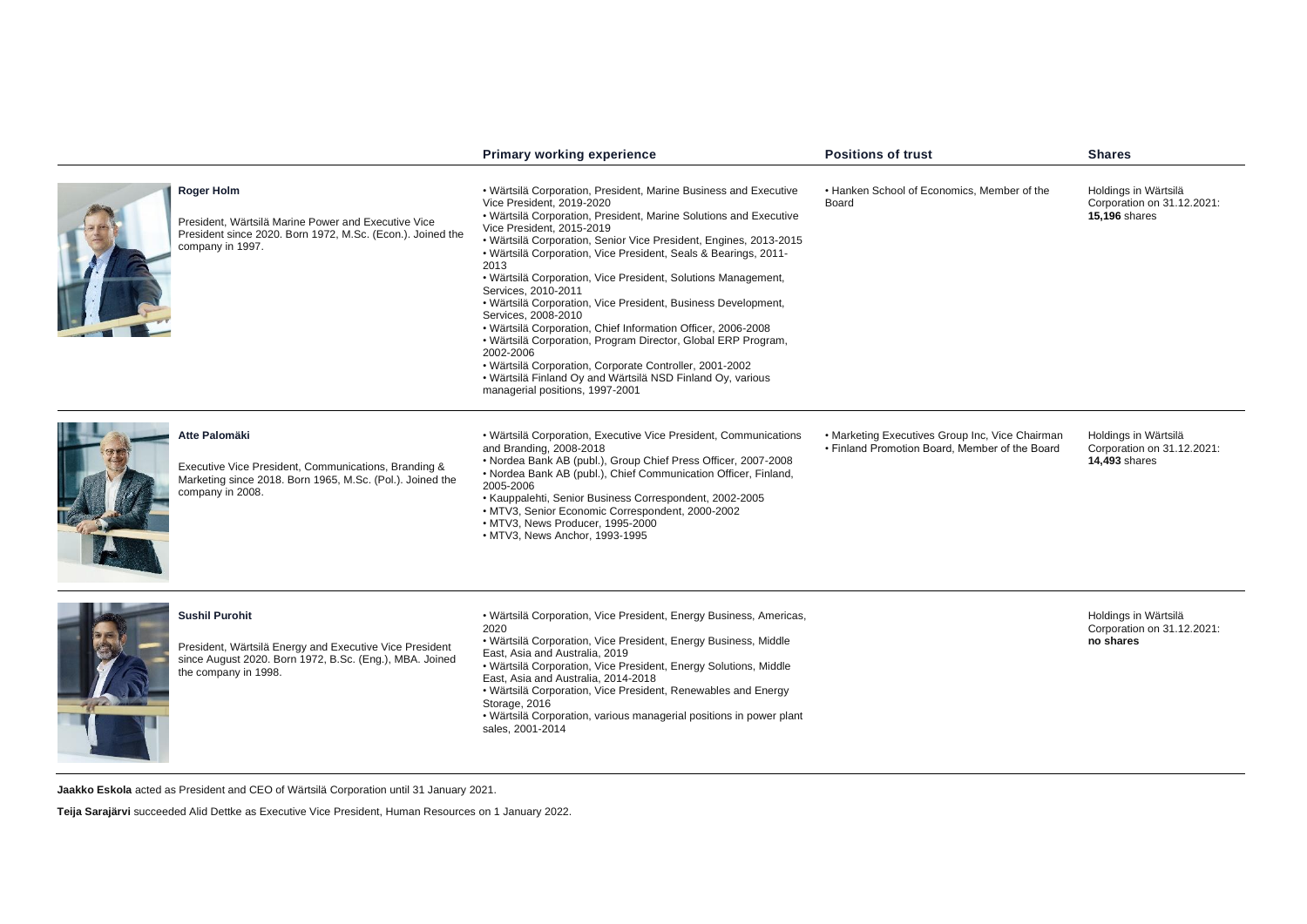# **INTERNAL CONTROL**

Wärtsilä has defined its objectives for internal control according to the international COSO framework. Wärtsilä defines internal control as a process implemented by Wärtsilä's Board of Directors, the management, the Boards of Directors of Group companies, and other personnel, designed to provide reasonable assurance regarding the achievement of objectives.

Internal control covers all the policies, processes, procedures and organisational structures within Wärtsilä that help the management, and ultimately the Board, to ensure that Wärtsilä is achieving its objectives, that the business conduct is ethical and in compliance with all applicable laws and regulations, that the company's assets, including its brand, are safeguarded, and that its financial reporting is correct. Internal control is not a separate process or set of activities but is embedded in Wärtsilä's operations.

The system of internal control operates at all levels of Wärtsilä. Wärtsilä maintains and develops its internal control system with the ultimate aim of improving its business performance and, at the same time, complying with laws and regulations in countries where it operates.

## **Management systems**

The Board of Management is responsible for developing and implementing Wärtsilä's management systems, continuously improving their performance and ensuring that they operate effectively. Wärtsilä's management systems cover all global processes and management procedures within Wärtsilä related to fulfilling customer requirements. The proper functioning of the management systems ensures, for their part, the attainment of Wärtsilä's internal control objectives. Wärtsilä's main management systems are described in detail on the company website: [http://www.wartsila.com/investors/governance/internal-control-](http://www.wartsila.com/investors/governance/internal-control-framework)

[framework.](http://www.wartsila.com/investors/governance/internal-control-framework)

# **MAIN COMPONENTS OF WÄRTSILÄ'S INTERNAL CONTROL**

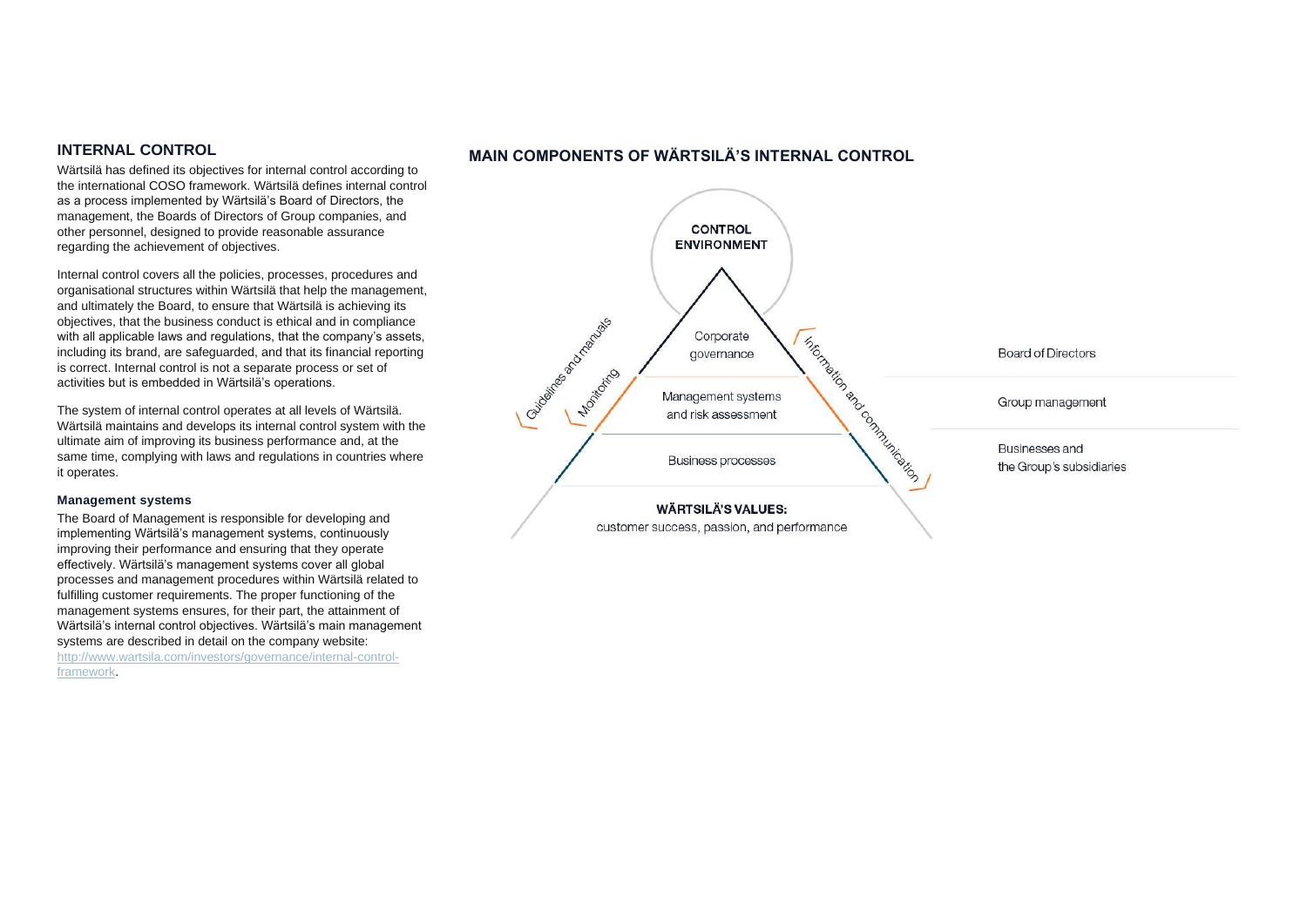#### **Risk assessment**

Internal control within Wärtsilä is designed to support the company in achieving its targets. The risks related to the achievement of targets need to be identified and evaluated in order for them to be managed. Thus, the identification and assessment of risks is a prerequisite for internal control within Wärtsilä. Wärtsilä's internal control mechanisms and procedures provide the management assurance that risk management actions are carried out as planned. Wärtsilä has defined and implemented entity level and process level control activities, as well as information system controls. Control activities at different levels are needed to directly mitigate risks at the respective levels.

Wärtsilä's financial reporting is carried out in a harmonised way in all major Group companies, using a single instance ERP system and a common chart of accounts. The International Financial Reporting Standards (IFRS) are applied throughout the entire Group. Wärtsilä's finance and control process is essential for the functioning of internal control. Adequate controls in the financial management and accounting processes are needed to ensure the reliability of financial reporting.

The Board of Directors regularly assesses the adequacy and effectiveness of Wärtsilä's internal controls and risk management. It is also responsible for ensuring that the internal control of accounting and financial administration is arranged appropriately. The Audit Committee of Wärtsilä's Board of Directors is responsible for overseeing the financial reporting process.

A more comprehensive description of Wärtsilä's risk management principles as well as of Wärtsilä's most important strategic, operational, and financial risks can be found in the Risks and risk management section of this report.

#### **Values and the control environment**

The foundation of Wärtsilä's internal control system lies on the company's values: customer success, passion, and performance. Wärtsilä's values are reflected in its day-to-day relations with its suppliers, customers, and investors, as well as in internal guidelines, policies, manuals, processes, and practices. The control environment sets the tone for internal control within Wärtsilä and influences the control awareness of its people. It provides discipline and structure for all the other components of internal control. The elements of Wärtsilä's control environment are included in the corporate culture; in the integrity, ethical values and

competence of Wärtsilä's personnel; as well as in the attention and direction provided to the personnel by the Board of Directors. Wärtsilä's values and control environment provide Wärtsilä's Board of Directors and management the basis for reasonable assurance regarding the achievement of the objectives of internal control. The President & CEO and the Board of Management define Wärtsilä's values and ethical principles, which are reflected in the Code of Conduct, and set an example for the corporate culture, which together create the basis for the control environment. They, together with the business management, are responsible for communicating Wärtsilä's values to the organisation.

#### **Business processes**

The controls embedded in Wärtsilä's business processes play a key role in ensuring effective internal control within the company. Controls in the business processes help ensure the achievement of all the objectives of internal control within Wärtsilä, especially those related to the efficiency of operations and safeguarding the company's profitability and reputation. The business management is responsible for ensuring that, within its area of responsibility, the defined Group level processes and controls are implemented and complied with. Where no Group level processes and controls exist, the business management is responsible for ensuring that efficient business level processes with adequate controls have been defined and implemented.

#### **Guidelines and manuals**

The components of Wärtsilä's internal control system, including for example corporate governance, management systems, the performance management process, as well as business and other processes, are described in various guidelines and manuals. The essential Group level policies and guidelines are compiled in Wärtsilä's Corporate Manual. Wärtsilä's Group level Accounting Manual contains instructions and guidance on accounting and financial reporting to be applied in all Wärtsilä Group companies. The manual supports the achievement of objectives related to the reliability of Wärtsilä's financial reporting. Wärtsilä's Group level policies, and any changes to them, shall be approved by a member of the Board of Management. In addition to the Group level guidelines and manuals, the businesses have issued related guidelines and instructions for their own, specific purposes. The business level guidelines and manuals are aligned with, and do not contradict, the Group level guidelines and manuals.

#### **Information and communication**

An effective internal control system needs sufficient, timely, and reliable information to enable the management to assess the achievement of the company's objectives. Both financial and nonfinancial information is needed, relating to both internal and external events and activities. Employees can provide feedback to the management and communicate suspected misconduct via a whistle-blower channel that secures anonymous reporting, or directly to the Compliance, Legal Affairs, or Internal Audit functions. All external communications are carried out in accordance with the Group Communications Policy.

## **Monitoring**

Monitoring is a process that assesses the quality of Wärtsilä's internal control system and its performance over time. Monitoring is performed both on an ongoing basis and through separate evaluations that include internal, external, and quality audits.

The Audit Committee of the Board of Directors assesses and assures the adequacy and effectiveness of Wärtsilä's internal controls and risk management. The Internal Audit function assists the Audit Committee in this work by performing regular audits of Group legal entities, businesses, and support functions in accordance with its annual plan. In addition, Wärtsilä's external auditor and other assurance providers, such as quality auditors, conduct their evaluations of Wärtsilä's internal controls.

Wärtsilä's management performs monitoring as part of its regular supervisory activities. The business management is responsible for ensuring that all relevant laws and regulations are complied with in their respective responsibility areas. The Legal and Compliance function monitors adherence to the compliance policies of the Group.

The Group Finance & Control function oversees the financial reporting processes and controls to ensure that they are being followed. It also monitors the correctness of all external and internal financial reporting. Wärtsilä's external auditor verifies the correctness of the external annual financial reports.

#### **Internal audit**

Wärtsilä's internal audit is handled by its Internal Audit unit, which reports to the Audit Committee and to the Chief Financial Officer. The purpose of the Internal Audit unit is to analyse the company's operations and processes, as well as the effectiveness and quality